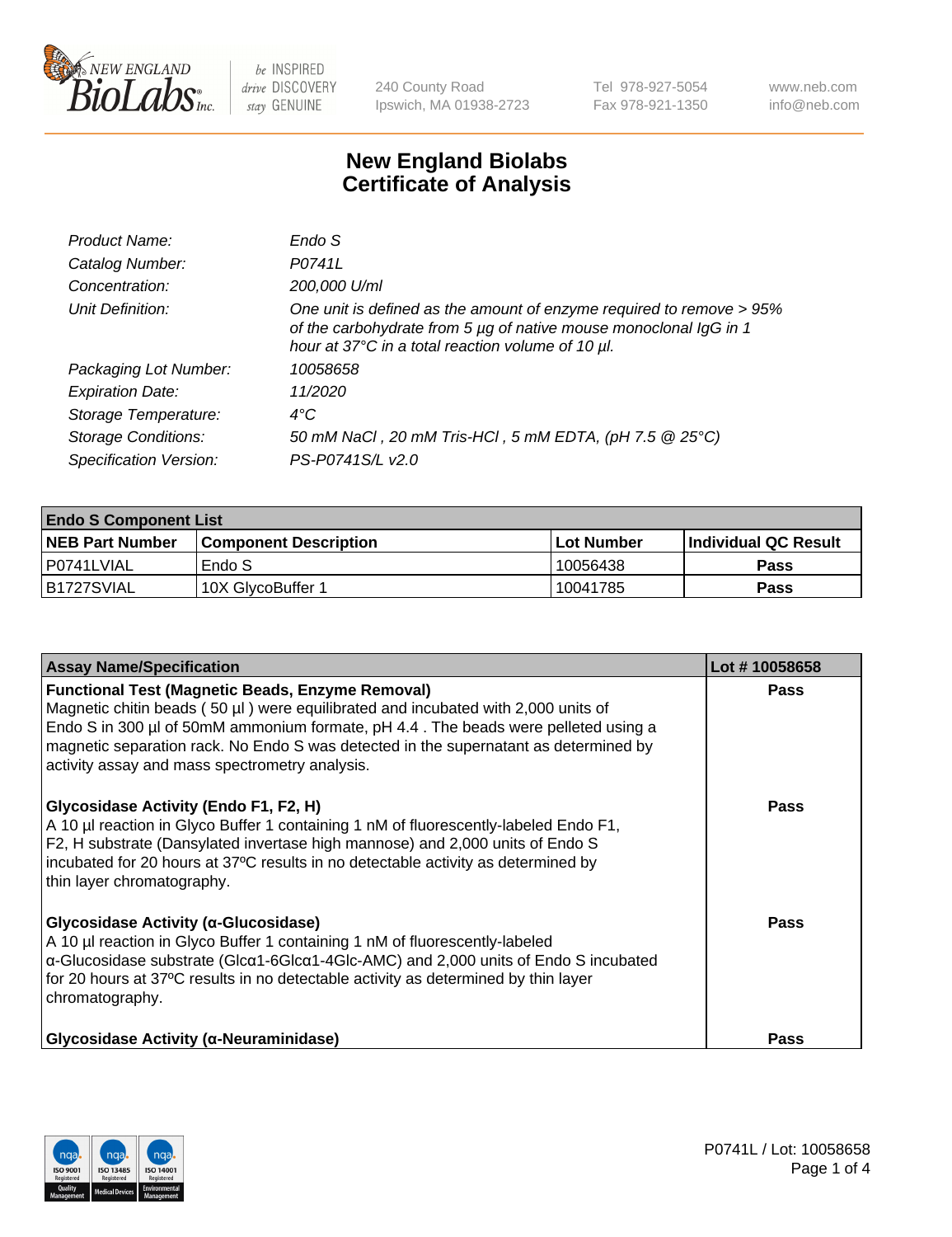

240 County Road Ipswich, MA 01938-2723 Tel 978-927-5054 Fax 978-921-1350 www.neb.com info@neb.com

| <b>Assay Name/Specification</b>                                                                                                                                                                                                                                                                                                       | Lot #10058658 |
|---------------------------------------------------------------------------------------------------------------------------------------------------------------------------------------------------------------------------------------------------------------------------------------------------------------------------------------|---------------|
| A 10 µl reaction in Glyco Buffer 1 containing 1 nM of fluorescently-labeled<br>α-Neuraminidase substrate (Neu5Acα2-3Galβ1-3GlcNAcβ1-3Galβ1-4Glc-AMC) and 2,000<br>units of Endo S incubated for 20 hours at 37°C results in no detectable activity as<br>determined by thin layer chromatography.                                     |               |
| Glycosidase Activity (α1-2 Fucosidase)<br>A 10 µl reaction in Glyco Buffer 1 containing 1 nM of fluorescently-labeled<br>α-Fucosidase substrate (Fucα1-2Galβ1-4Glc-AMC) and 2,000 units of Endo S incubated<br>for 20 hours at 37°C results in no detectable activity as determined by thin layer<br>chromatography.                  | <b>Pass</b>   |
| Glycosidase Activity (α1-3 Fucosidase)<br>A 10 µl reaction in Glyco Buffer 1 containing 1 nM of fluorescently-labeled<br>α-Fucosidase substrate (Fucα1-3Galβ1-4GlcNAcβ1-3Galβ1-4Glc-AMC) and 2,000 units of<br>Endo S incubated for 20 hours at 37°C results in no detectable activity as<br>determined by thin layer chromatography. | <b>Pass</b>   |
| Glycosidase Activity (α1-3 Galactosidase)<br>A 10 µl reaction in Glyco Buffer 1 containing 1 nM of fluorescently-labeled<br>α-Galactosidase substrate (Galα1-3Galβ1-4GlcNAc-AMC) and 2,000 units of Endo S<br>incubated for 20 hours at 37°C results in no detectable activity as determined by<br>thin layer chromatography.         | Pass          |
| Glycosidase Activity (α1-3 Mannosidase)<br>A 10 µl reaction in Glyco Buffer 1 containing 1 nM of fluorescently-labeled<br>α-Mannosidase substrate (Manα1-3Manβ1-4GlcNAc-AMC) and 2,000 units of Endo S<br>incubated for 20 hours at 37°C results in no detectable activity as determined by<br>thin layer chromatography.             | <b>Pass</b>   |
| Glycosidase Activity (α1-6 Galactosidase)<br>A 10 µl reaction in Glyco Buffer 1 containing 1 nM of fluorescently-labeled<br>α-Galactosidase substrate (Galα1-6Galα1-6Glcα1-2Fru-AMC) and 2,000 units of Endo S<br>incubated for 20 hours at 37°C results in no detectable activity as determined by<br>thin layer chromatography.     | Pass          |
| Glycosidase Activity (α1-6 Mannosidase)<br>A 10 µl reaction in Glyco Buffer 1 containing 1 nM of fluorescently-labeled<br>α-Mannosidase substrate (Μanα1-6Μanα1-6(Μanα1-3)Man-AMC) and 2,000 units of Endo S<br>incubated for 20 hours at 37°C results in no detectable activity as determined by<br>thin layer chromatography.       | <b>Pass</b>   |
| Glycosidase Activity (α-N-Acetylgalactosaminidase)<br>A 10 µl reaction in Glyco Buffer 1 containing 1 nM of fluorescently-labeled                                                                                                                                                                                                     | <b>Pass</b>   |

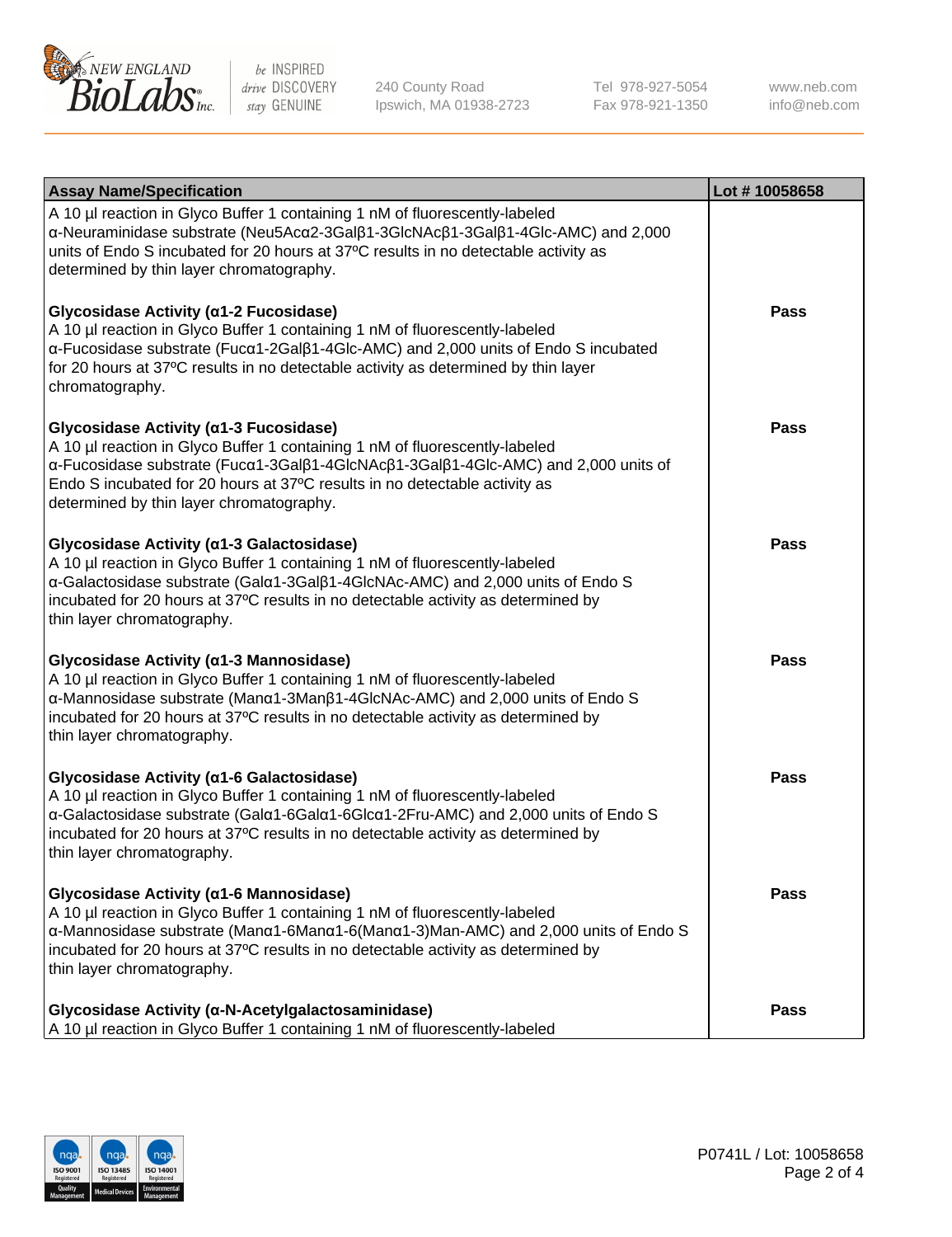

240 County Road Ipswich, MA 01938-2723 Tel 978-927-5054 Fax 978-921-1350

www.neb.com info@neb.com

| <b>Assay Name/Specification</b>                                                                                                                                                                                                                                                                                                                                | Lot #10058658 |
|----------------------------------------------------------------------------------------------------------------------------------------------------------------------------------------------------------------------------------------------------------------------------------------------------------------------------------------------------------------|---------------|
| $\alpha$ -N-Acetylgalactosaminidase substrate (GalNAc $\alpha$ 1-3(Fuc $\alpha$ 1-2)Gal $\beta$ 1-4Glc-AMC) and 2,000<br>units of Endo S incubated for 20 hours at 37°C results in no detectable activity as<br>determined by thin layer chromatography.                                                                                                       |               |
| Glycosidase Activity (β-Mannosidase)<br>A 10 µl reaction in Glyco Buffer 1 containing 1 nM of fluorescently-labeled<br>$\beta$ -Mannosidase substrate (Man $\beta$ 1-4Man $\beta$ 1-4Man-AMC) and 2,000 units of Endo S incubated<br>for 20 hours at 37°C results in no detectable activity as determined by thin layer<br>chromatography.                     | <b>Pass</b>   |
| <b>Glycosidase Activity (β-Xylosidase)</b><br>A 10 µl reaction in Glyco Buffer 1 containing 1 nM of fluorescently-labeled<br>$\beta$ -Xylosidase substrate (Xyl $\beta$ 1-4Xyl $\beta$ 1-4Xyl $\beta$ 1-4Xyl-AMC) and 2,000 units of Endo S<br>incubated for 20 hours at 37°C results in no detectable activity as determined by<br>thin layer chromatography. | <b>Pass</b>   |
| <b>Glycosidase Activity (β1-3 Galactosidase)</b><br>A 10 µl reaction in Glyco Buffer 1 containing 1 nM of fluorescently-labeled<br>β-Galactosidase substrate (Galβ1-3GlcNAcβ1-4Galβ1-4Glc-AMC) and 2,000 units of Endo<br>S incubated for 20 hours at 37°C results in no detectable activity as determined by<br>thin layer chromatography.                    | <b>Pass</b>   |
| <b>Glycosidase Activity (β1-4 Galactosidase)</b><br>A 10 µl reaction in Glyco Buffer 1 containing 1 nM of fluorescently-labeled<br>β-Galactosidase substrate (Galβ1-4GlcNAcβ1-3Galβ1-4Glc -AMC) and 2,000 units of Endo<br>S incubated for 20 hours at 37°C results in no detectable activity as determined by<br>thin layer chromatography.                   | <b>Pass</b>   |
| <b>Glycosidase Activity (β-N-Acetylgalactosaminidase)</b><br>A 10 µl reaction in Glyco Buffer 1 containing 1 nM of fluorescently-labeled<br>β-N-Acetylgalactosaminidase substrate (GalNAcβ1-4Galβ1-4Glc-AMC) and 2,000 units of<br>Endo S incubated for 20 hours at 37°C results in no detectable activity as<br>determined by thin layer chromatography.      | <b>Pass</b>   |
| <b>Protease Activity (SDS-PAGE)</b><br>A 20 µl reaction in 1X Glyco Buffer 1 containing 24 µg of a standard mixture of<br>proteins and a minimum of 2,000 units of Endo S incubated for 20 hours at 37°C,<br>results in no detectable degradation of the protein mixture as determined by<br>SDS-PAGE with Coomassie Blue detection.                           | Pass          |
| <b>Protein Purity Assay (SDS-PAGE)</b><br>Endo S is ≥ 95% pure as determined by SDS-PAGE analysis using Coomassie Blue<br>detection.                                                                                                                                                                                                                           | <b>Pass</b>   |